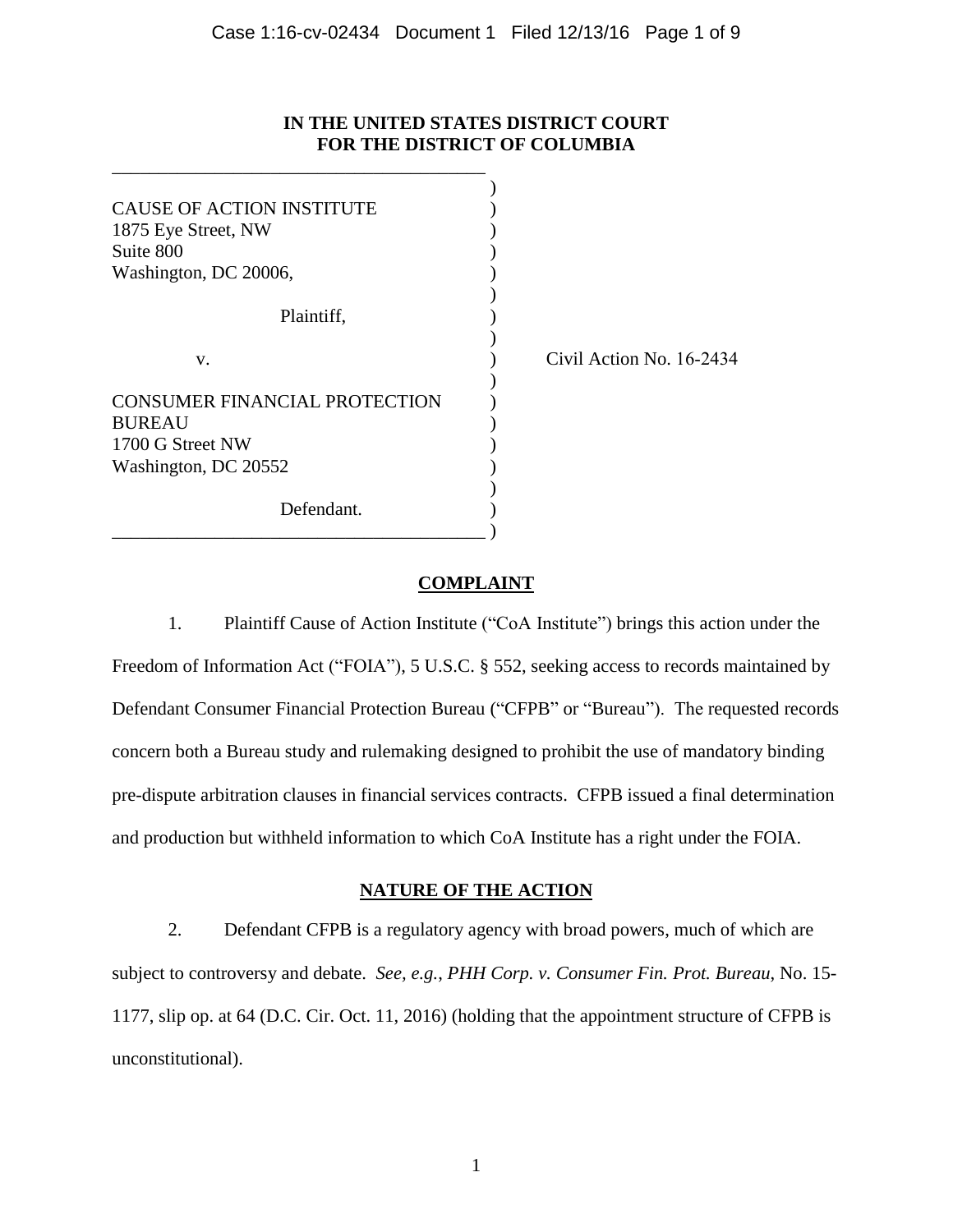## Case 1:16-cv-02434 Document 1 Filed 12/13/16 Page 2 of 9

3. The purpose of the FOIA is to keep government agencies like CFPB transparent so that policymakers and the public can evaluate the merits of agency action. *See, e.g.*, *Nat'l Labor Relations Bd. v. Robbins Tire & Rubber Co.,* 437 U.S. 214, 242 (1978) (The FOIA's purpose is "to ensure an informed citizenry, vital to the functioning of a democratic society, needed to check against corruption and to hold the governors accountable to the governed").

4. On May 24, 2016, CFPB published a Notice of Proposed Rulemaking for a rule that would prohibit the use of pre-dispute arbitration clauses in many financial services contracts. *See* Consumer Fin. Prot. Bureau, Arbitration Agreements, 81 Fed. Reg. 32,829 (proposed May 24, 2016) (to be codified at 12 C.F.R. pt. 1040). The proposed rule was purportedly based, as required by 12 U.S.C. § 5518(b), on an Arbitration Study commissioned by CFPB in 2015. Consumer Fin. Prot. Bureau, Arbitration Study (2015), *available at* http://bit.ly/2hirW2g. Given the numerosity of pre-dispute arbitration clauses in financial services contracts, the proposed new anti-arbitration rule likely will subject numerous financial institutions to a flood of class action lawsuits, further burdening the courts.

5. Both the proposed anti-arbitration rule and the Arbitration Study have solicited much criticism, including allegations that CFPB used poor quality science, data, and methodology during the study. *See*, *e.g.*, Jason Scott Johnston & Todd Zywicki, The Consumer Financial Protection Bureau's Arbitration Study – A Summary and Critique (Mercatus Ctr., Working Paper, 2015), *available at* http://bit.ly/2gHt4vH.

6. CoA Institute filed the FOIA request that is the subject of this Complaint to educate the public about how CFPB formulated its proposed anti-arbitration rule and conducted the Arbitration Study. This information is critical in understanding CFPB's actions.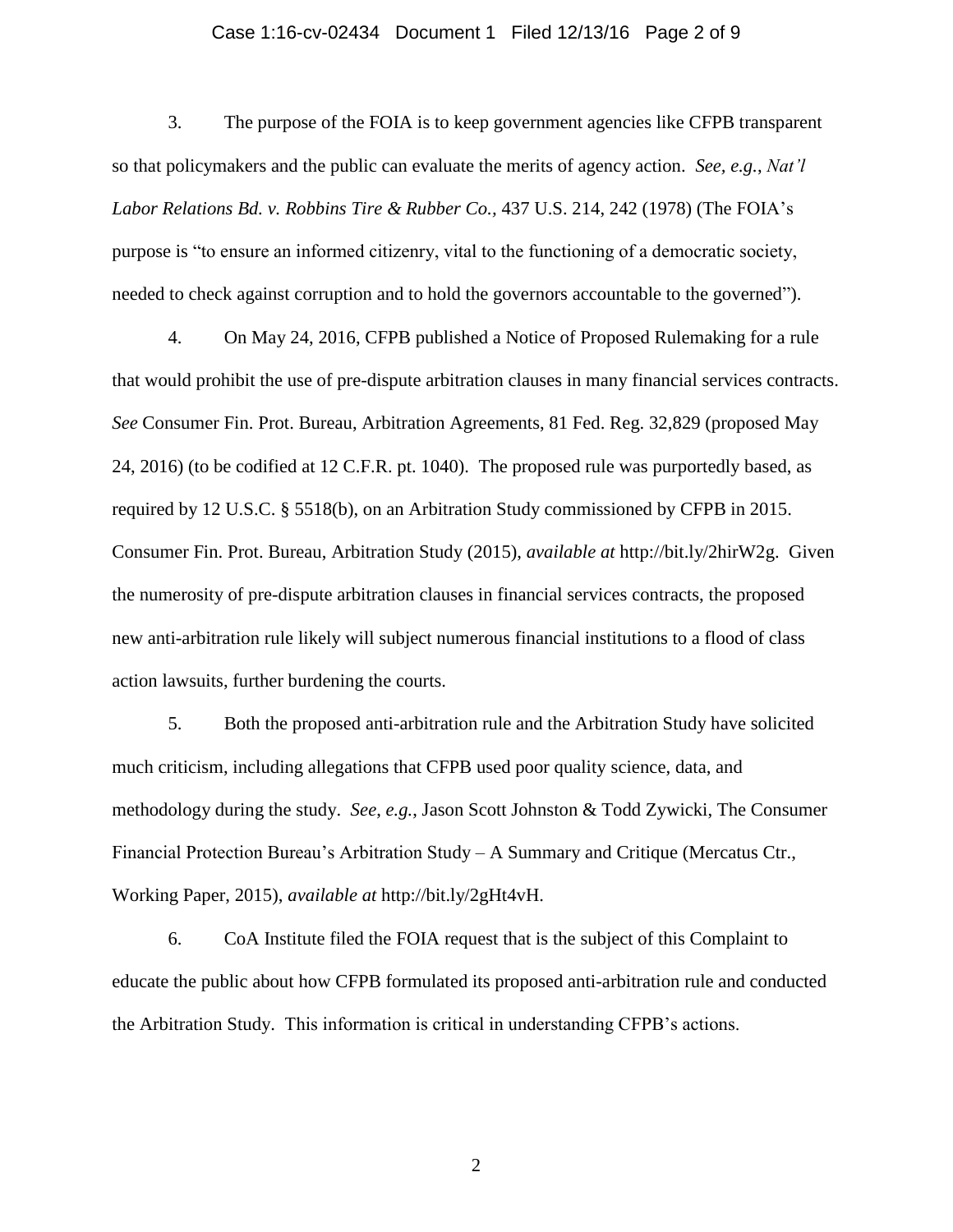7. Although CFPB issued a final determination on the FOIA request and produced some records, the agency applied a number of FOIA exemptions to withhold, in whole or in part, an enormous number of responsive records and information. In doing so, CFPB has misapplied the FOIA and frustrated the statute's goal of furthering government transparency.

### **JURISDICTION AND VENUE**

8. Jurisdiction is asserted pursuant to 28 U.S.C. § 1331 and 5 U.S.C.

 $\S$ § 552(a)(4)(B).

9. Venue is proper pursuant to 28 U.S.C.  $\S$  1391(e) and 5 U.S.C.  $\S$  552(a)(4)(B).

## **PARTIES**

10. CoA Institute is a non-profit strategic oversight group committed to ensuring that government decision-making is open, honest, and fair. In carrying out its mission, CoA Institute uses various investigative and legal tools to educate the public about the importance of government transparency and accountability. CoA Institute regularly requests access under the FOIA to the public records of federal agencies, entities, and offices, and disseminates its findings, analysis, and commentary to the general public.

11. CFPB is an agency within the meaning of 5 U.S.C.  $\S$  552(f)(1) and has possession, custody, and control of records to which CoA Institute seeks access and that are the subject of this Complaint.

## **FACTS**

12. By letter, dated April 13, 2016, CoA Institute submitted a multi-item FOIA request to CFPB. Ex. 1. Item 2 of that request sought: "All records by or between CFPB employees regarding the Arbitration Study and/or the Proposed Ban." *Id.* at 2.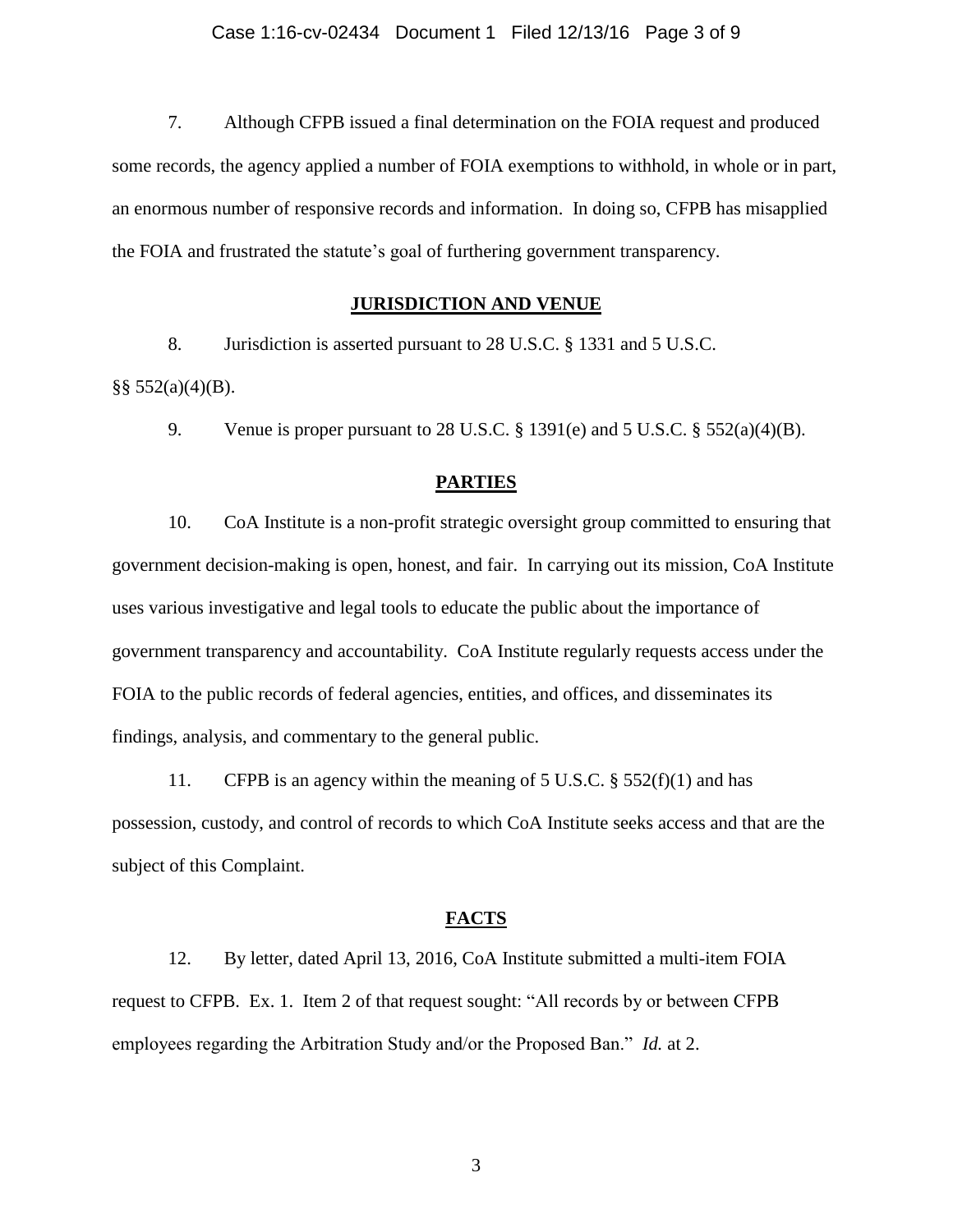## Case 1:16-cv-02434 Document 1 Filed 12/13/16 Page 4 of 9

13. By e-mail, dated May 25, 2016, CFPB informed CoA Institute that the search for records responsive to Item 2 located "a voluminous amount of records (over 20,000)." Ex. 2. Thereafter, CoA Institute and CFPB consulted by both phone and email in an attempt to narrow the request. Ultimately, CoA Institute agreed to limit the search terms applicable to Item 2 and, by email, dated June 17, 2016, CFPB informed CoA Institute that the limited search terms would narrow the universe of potentially responsive records to 3,928. Ex. 3.

14. To ease CFPB's administrative burden, and at the agency's request, CoA Institute filed a new FOIA request, dated June 30, 2016, reflecting the parties' agreement as to Item 2 of the original FOIA request. *See* Ex. 4. This new request contained identical language to the prior request: "All records by or between CFPB employees regarding the Arbitration Study and/or the Proposed Ban." *Id.* In addition, the June 30, 2016 request limited applicable search terms to the following parameters:

a. MUST contain words "arbitration study" and/or "proposed ban";

b. AND ANY of the words "methodology" OR "peer review" OR "junk" OR "bad science" OR "flawed report" OR "massage numbers".

## *Id*.

15. CoA Institute also requested a public interest fee waiver and classification as a representative of the news media for fee purposes. *Id*. at 2.

16. CFPB acknowledged receipt of CoA Institute's second request on July 1, 2016, assigned it tracking number CFPB-2016-314-F, and granted CoA Institute news media requester status. Ex. 5.

17. By letter, dated September 15, 2016, CFPB issued a final determination, indicating a total of 3,554 pages of responsive records. Ex. 6. CFPB also indicated that it was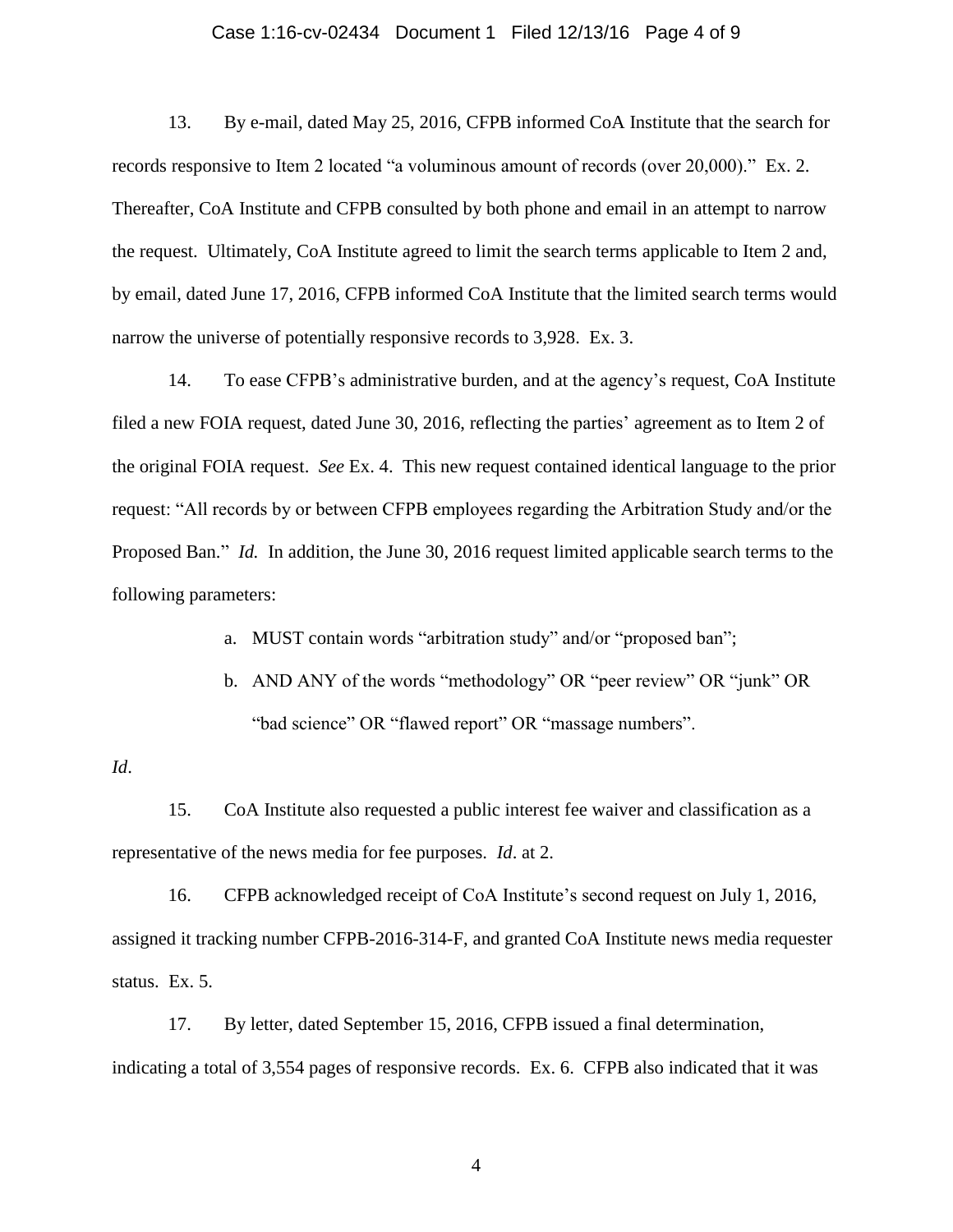## Case 1:16-cv-02434 Document 1 Filed 12/13/16 Page 5 of 9

producing 845 pages in full and 832 pages in part, and withholding 1,877 pages in full. *Id.*  CFPB applied Exemptions 2, 4, 5, 6, and 7(E) to various parts of the production.

18. By letter, dated October 12, 2016, CoA Institute timely appealed the final determination to challenge CFPB's use of each FOIA exemption the agency applied to the production. Ex. 7.

19. By letter, dated November 9, 2016, CFPB denied CoA Institute's appeal in full. Ex. 8. In its appeal determination, CFPB stated that it had produced 1,549 pages in full or in part and withheld 1,801 pages in full. *Id.* at 1. These numbers conflict with those presented in the final determination letter, but CFPB offered no explanation for the discrepancy.

### **COUNT 1**

## **Violation of the FOIA: Improper Withholding of Responsive Records**

20. CoA Institute repeats paragraphs 1 through 19.

21. Under the FOIA, agencies are required to produce all responsive records, and all parts of responsive records, not covered by one of the enumerated statutory exemptions. The burden is on the agency to justify the use of any exemption to withhold or redact information. *See Vaughn v. Rosen*, 484 F.2d 820, 823 (D.C. Cir. 1973) ("[T]he burden is upon the agency to prove *de novo* in trial court that the information sought fits under one of the exemptions to the FOIA.")

22. On information and belief, CFPB improperly applied Exemption 2 to withhold records and information to which CoA Institute is entitled under the FOIA. Exemption 2 covers disclosures that are "related solely to the internal personnel rules and practices of an agency." 5 U.S.C. § 552(b)(2). In *Milner v. Dep't of Navy*, 562 U.S. 562, 569 (2011), the Supreme Court held that "Exemption 2, consistent with the plain meaning of the term 'personnel rules and practices,' encompasses only records relating to issues of employee relations and human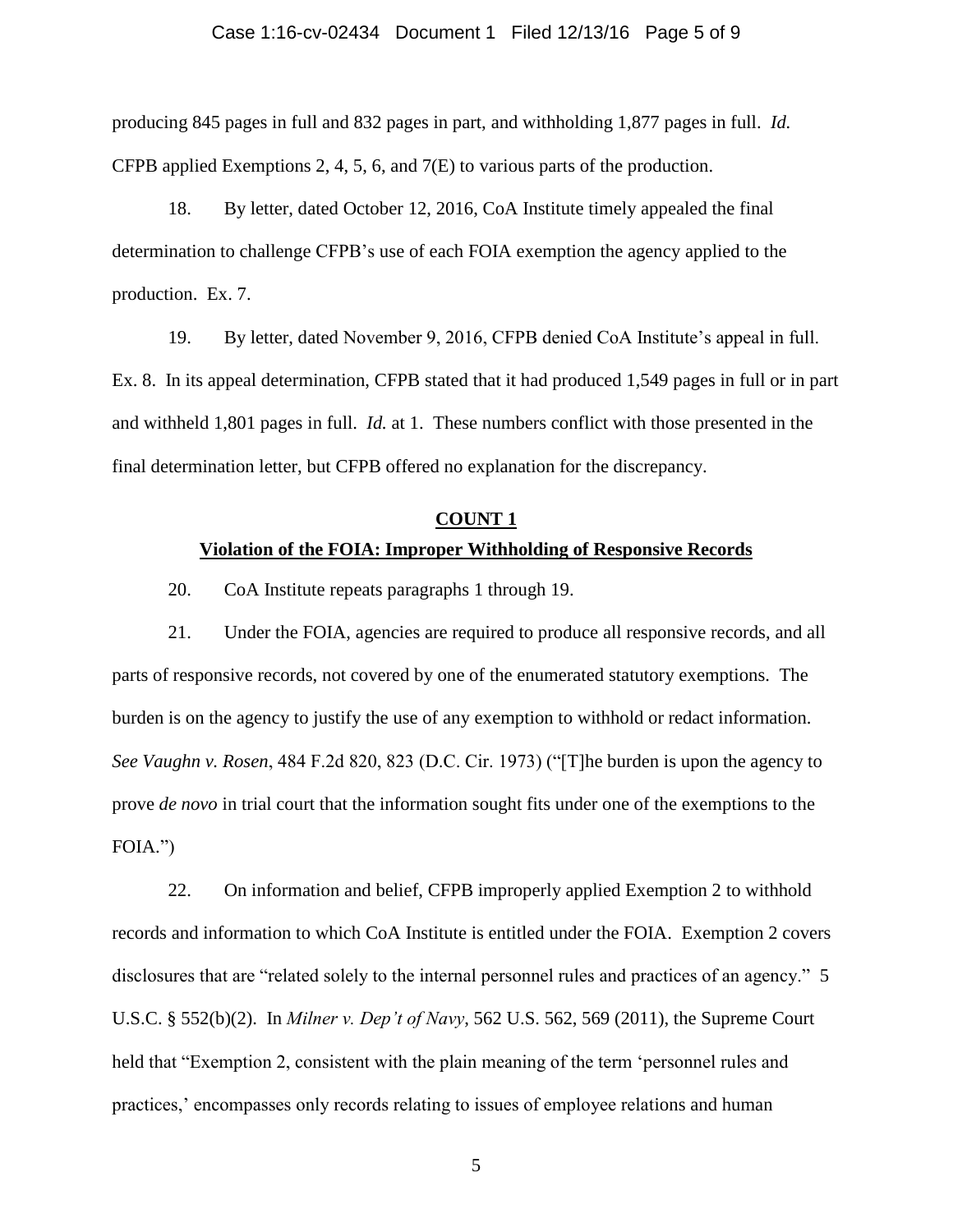### Case 1:16-cv-02434 Document 1 Filed 12/13/16 Page 6 of 9

resources." *Id.* None of the records responsive to the June 30, 2016 FOIA request fall within this type of record.

23. On information and belief, CFPB improperly applied Exemption 4 to withhold records and information to which CoA Institute is entitled under the FOIA. The United States Court of Appeals for the District of Columbia has held that Exemption 4 applies in only two circumstances: 1) when a FOIA request concerns "financial or commercial information a person was obliged to furnish the Government," or when 2) "any financial or commercial information provided to the Government on a voluntary basis . . . is of a kind that the provider would not customarily release to the public." *Critical Mass Energy Project v. Nuclear Reg. Comm'n*, 975 F.2d 871, 880 (D.C. Cir. 1992). Neither of these circumstances apply to the records responsive to the June 30, 2016 FOIA request.

24. On information and belief, CFPB improperly applied Exemption 5 to withhold records and information to which CoA Institute is entitled under the FOIA. CFPB relies on three different privileges, in conjunction with Exemption 5, to both partially-redacted and fullywithheld records: the (a) attorney work-product, (b) attorney-client, and (c) deliberative process privileges.

> a. For the attorney work-product privilege to attach, there must be "some articulable claim, likely to lead to litigation." *Coastal States Gas Corp. v. Dep't of Energy*, 617 F.2d 854, 865 (D.C. Cir. 1980). An agency cannot withhold documents "simply because litigation might someday occur." *S. of the Commonwealth of P.R. v. Dep't of Justice*, 823 F.2d 574, 587 (D.C. Cir 1987). If agencies were permitted to apply attorney work-product privilege to all documents relevant to rulemaking and regulatory process, "the policies of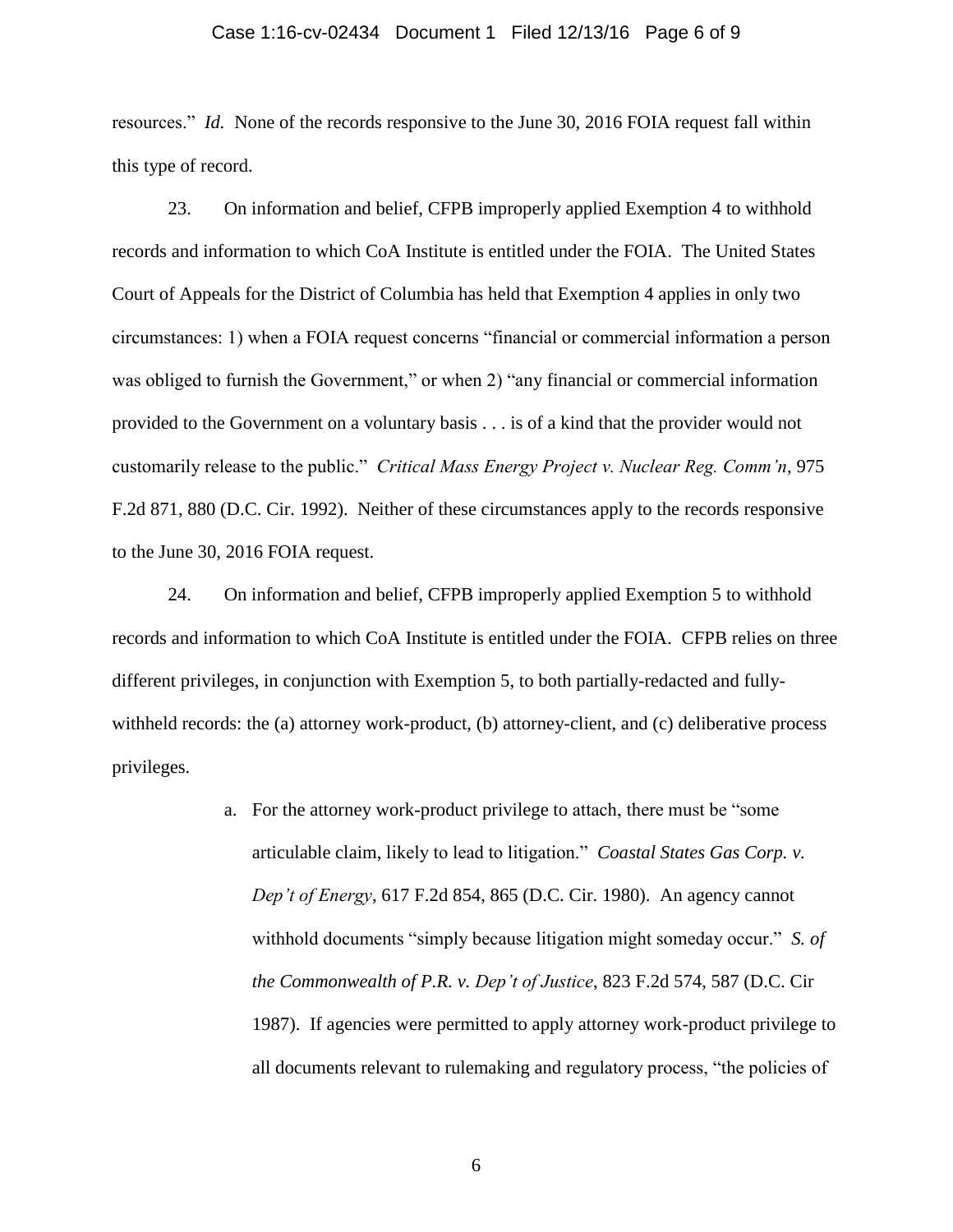the FOIA would be largely defeated." *Id*. On information and belief, CFPB improperly applied this privilege because the records responsive to the June 30, 2016 request were created in anticipation of the publication of the Arbitration Study and the Notice of Proposed Rulemaking, not in anticipation of any articulable legal claim.

- b. The attorney-client privilege applies to "confidential communications between an attorney and his client relating to a legal matter for which the client has sought professional advice." *Mead Data Cent., Inc. v. Dep't of Air Force*, 566 F.2d 242, 252 (D.C. Cir. 1977). Agencies are not permitted to use attorneyclient privilege to "protect . . . agency law from disclosure to the public." *Tax Analysts v. Internal Revenue Serv.*, 117 F.3d 607, 619 (D.C. Cir. 1997). On information and belief, CFPB improperly applied this privilege because none of the records responsive to the June 30, 2016 request constitute confidential attorney-client communications.
- c. The deliberative process privilege applies when documents qualify as predecisional and deliberative and if they "reflect advisory opinions, recommendations, and deliberations comprising part of a process by which governmental decisions and policies are formulated." *Taxation with Representation Fund v. Internal Revenue Serv.*, 646 F.2d 666, 677 (D.C. Cir. 1981). On information and belief, CFPB improperly applied this privilege because CFPB never made any showing as to which records this exemption applied.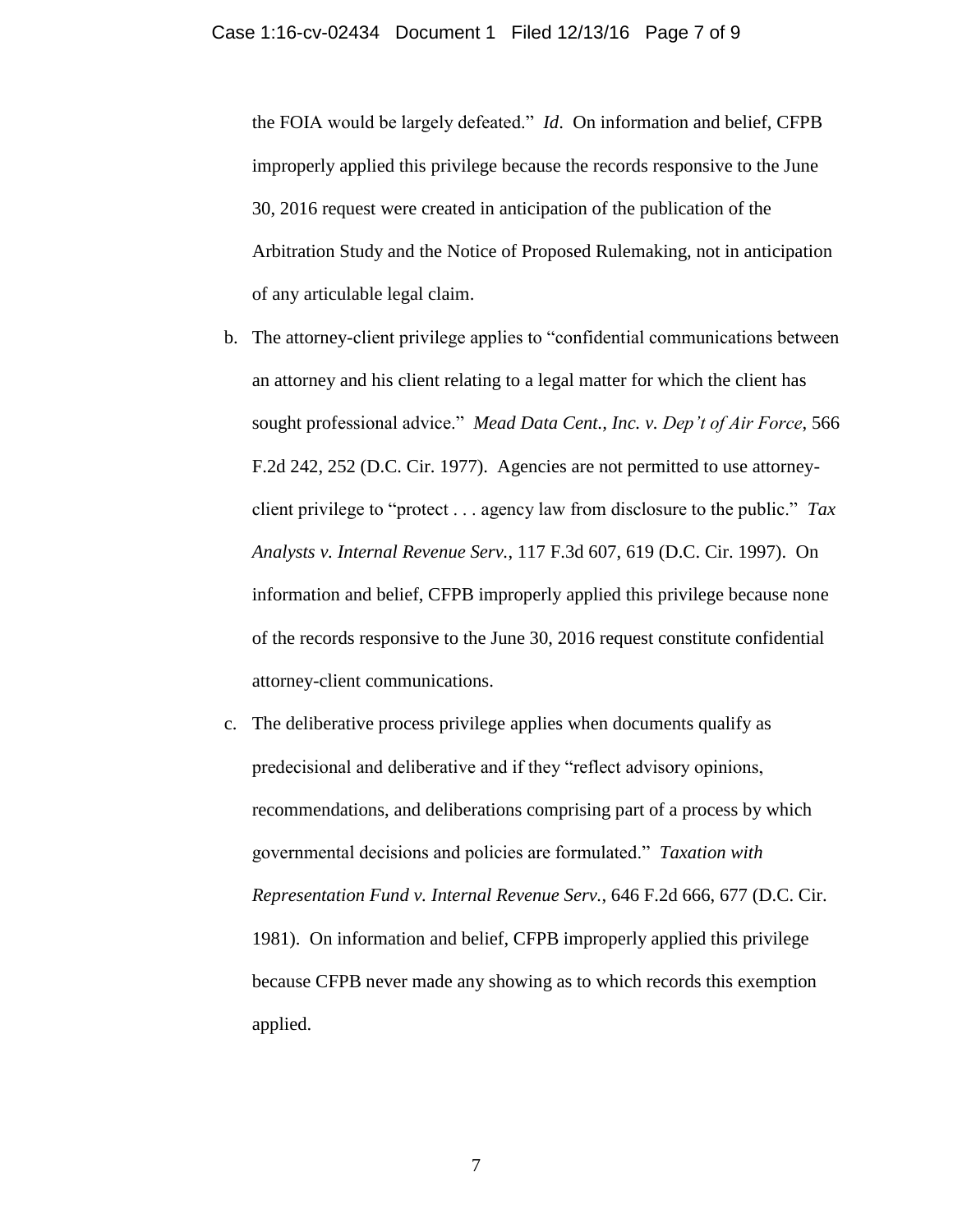### Case 1:16-cv-02434 Document 1 Filed 12/13/16 Page 8 of 9

25. On information and belief, CFPB improperly applied Exemption 6 to withhold records and information to which CoA Institute is entitled under the FOIA. The threshold test for Exemption 6 covers information in "personnel and medical files and similar files the disclosure of which would constitute a clearly unwarranted invasion of personal privacy." 5 U.S.C. § 552(b)(6). Agencies must evaluate whether there is a "substantial, as opposed to *de minimis*, privacy interest[.]" *Multi Ag Media LLC v. Dep't of Agric*., 515 F.3d 1224, 1229 (D.C. Cir. 2008). If there is, the agency must then conduct a balancing test between the privacy interest and the public interest in disclosure of the information. *Nat'l Archives & Records Admin. v. Favish*, 541 U.S. 157, 172 (2004). With Exemption 6, "the presumption in favor of disclosure is as strong as can be found anywhere in the [FOIA]." *Multi Ag*, 515 F.3d at 1227 (internal citations omitted). To maintain a withholding under Exemption 6, the agency must meet every step of the threshold analysis. *Schonberger v. Nat'l Transp. Safety Bd.*, 508 F. Supp. 941, 942 (D.D.C. 1981). CFPB improperly applied this privilege because none of its Exemption 6 redactions protected a substantial privacy interest.

26. On information and belief, CFPB improperly applied Exemption 7 to withhold records and information to which CoA Institute is entitled under the FOIA. Exemption 7(E) allows withholding of "records or information compiled for law enforcement purposes . . . [that] would disclose techniques and procedures for law enforcement investigations or prosecutions. 5 U.S.C. § 552(b)(7)(E). None of the records responsive to the June 30, 2016 FOIA request fall within this type of record.

27. CoA Institute has fully exhausted its administrative remedies.